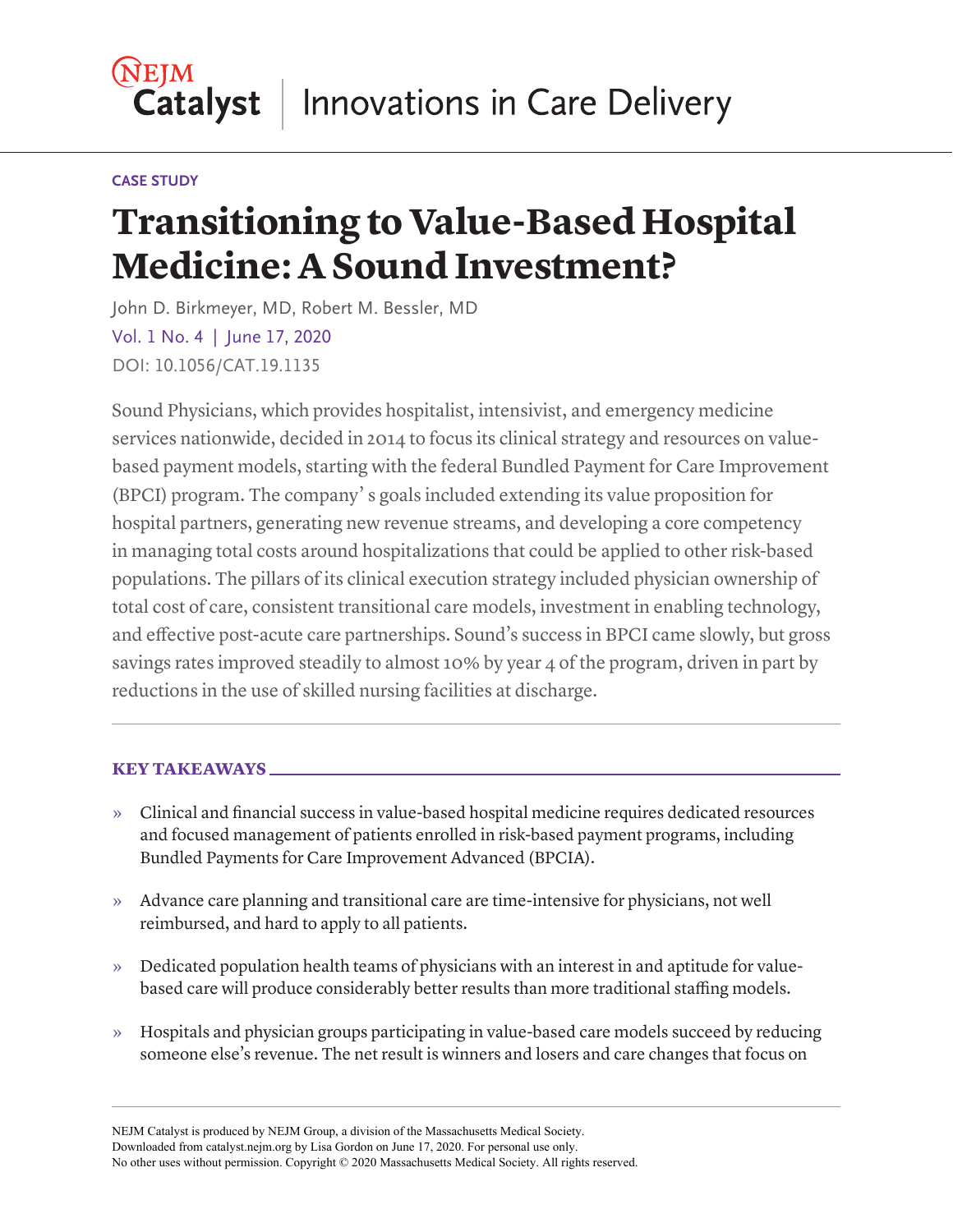a narrow set of spending levers. In their current form, these models also imply diminishing returns for participants.

- » Payers and policy makers should aim for more holistic value-based payment models that reward all parties for success in reducing total costs of care.
- » In addition to securing physician buy-in, establishing clinical and financial alignment between physician groups and hospitals is critical to success with value-based hospital medicine.

# **The Challenge**

The transition from fee-for-service medicine to value-based care implies unique challenges for different types of health systems. For Sound Physicians, that challenge was to develop care models and enabling technology that could be applied at scale and across very heterogeneous practice environments. As a national physician practice company based in Tacoma, Washington, Sound employs approximately 4,000 physicians and advanced practitioners working in 300 hospitals in 40 states. Those care models would need to be carefully designed to avoid disrupting other aspects of clinical care, and they needed to be successful enough from a financial perspective to support Sound's underlying investments in people, processes, and technology.

The transition to value-based care reflected a notable inflection point in Sound's evolution. At its founding in 2001, Sound's focus was helping its hospital partners meet hospitalist staffing needs. As it grew, Sound invested in clinical care models, standardization, and information technology aimed at improving traditional measures of clinical performance, including length of stay and patient experience. As the hospital medicine field matured, however, Sound felt pressures on its operating margins as physician compensation increased faster than its hospital partners were willing or able to subsidize. While hospitals continued to insist on differentiated performance on traditional clinical metrics, a small but growing subset also began to ask how Sound could help them succeed under evolving value-based payment models.

 $cc$ 

*While hospitals continued to insist on differentiated performance on traditional clinical metrics, a small but growing subset also began to ask how Sound could help them succeed under evolving value-based payment models."*

In that context, Sound entered the Centers for Medicare & Medicaid Services' (CMS) Bundled Payment for Care Improvement (BPCI) program in 2015 as a launch point for its investment in value-based care. Under the BPCI program, participants accept a fixed payment (target price) for all services involved in 90-day episodes of care triggered by an acute care hospitalization for a specified clinical condition. (CMS provides a menu of approximately 30 clinical bundles from which participants can select.) Target prices, which generally reflect historical spending in given markets, are discounted (originally 2%, now 3%) to guarantee savings back to CMS. Participants earn gainsharing revenue to the extent that actual spending falls below target prices.

#### NEJM CATALYST INNOVATIONS IN CARE DELIVERY 2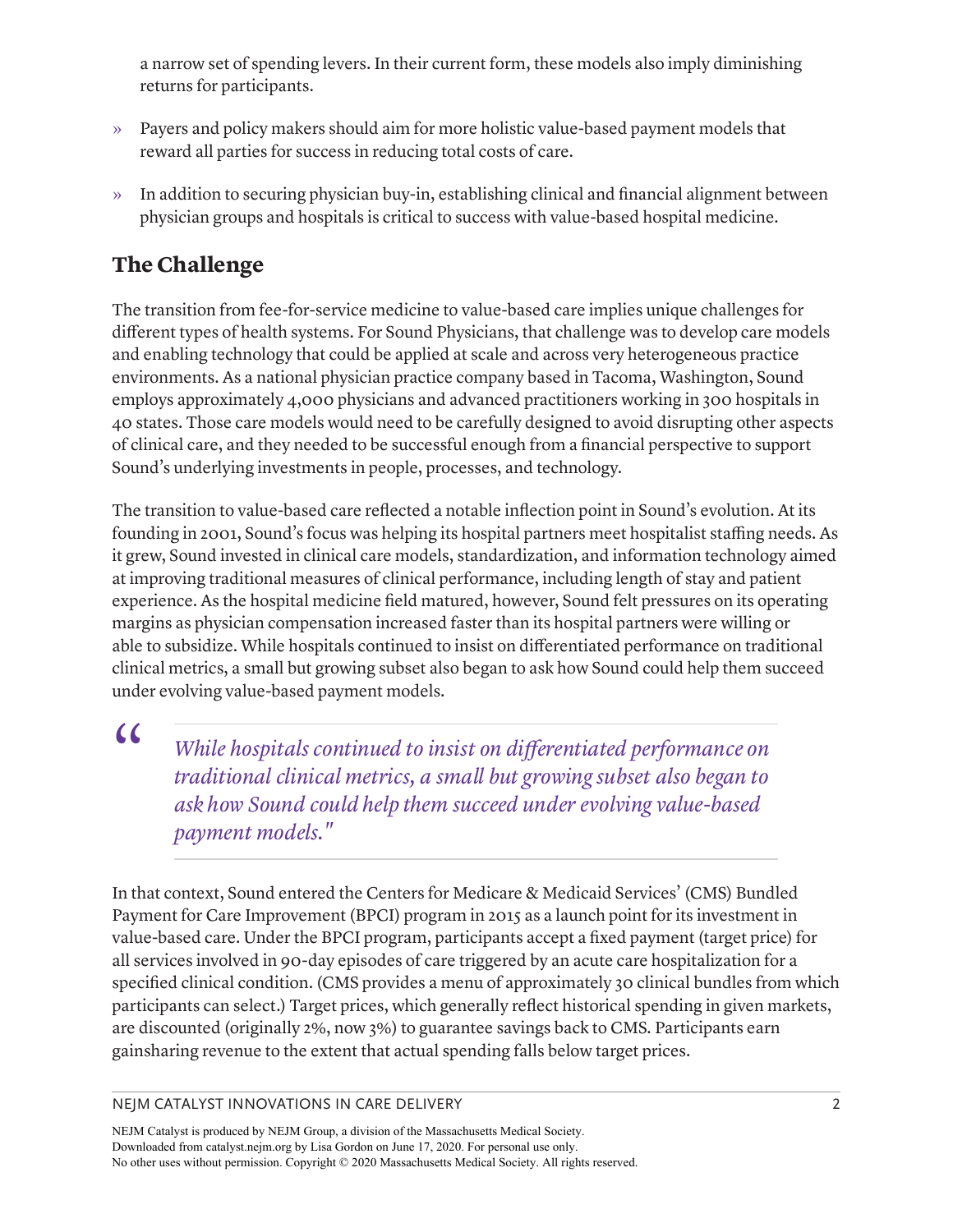Table 1. Sound Physicians' Clinical Strategy for Value-Based Hospital Medicine

| <b>Clinical strategy</b>                     | Most important components                                                                                                                                                                                                                                                                                                                                                                                                                                                                                           |
|----------------------------------------------|---------------------------------------------------------------------------------------------------------------------------------------------------------------------------------------------------------------------------------------------------------------------------------------------------------------------------------------------------------------------------------------------------------------------------------------------------------------------------------------------------------------------|
| Physician ownership of total<br>cost of care | • Consistent messaging and education — reducing overutilization improves clinical outcomes and<br>care experience for patients<br>• Metric-driven financial incentives - cost-related for physician leadership (e.g., regional medical<br>directors and hospitalist chiefs) and quality-related for clinicians (e.g., physicians and advance practice<br>providers)                                                                                                                                                 |
| Consistent clinical care model               | • Special focus and (sometimes) dedicated teams for BPCIA and other high-risk patients<br>• Structured, reimbursable advance care planning in all 65+ and high-risk patients<br>. Two-week home health protocols that are structured, front-loaded, and tailored to needs of indi-<br>vidual patient<br>• Selective referral to high-quality network among patients requiring SNF or home health care<br>following discharge<br>• Hospitalists see potential readmissions early in emergency department evaluations |
| Enabling technology                          | • SoundConnect — software platform for managing billing and all clinical workflows related to<br>value-based care<br>• SoundMetrix — predictive analytics for identification and tailored management of high-risk pa-<br>tients; performance feedback based on clinical, hospital, and claims data<br>• Telemedicine - used to manage and reduce admissions in patients in SNFs                                                                                                                                     |
| Partnerships for post-dis-<br>charge care    | • Partnerships with health systems or third-party companies for managing SNF length of stay, other<br>aspects of care coordination                                                                                                                                                                                                                                                                                                                                                                                  |

SNF = skilled nursing facility. Source: The authors.

# **The Goal**

Sound' s strategy was informed by four overarching goals: (1) expand its value proposition to hospital partners by ensuring their financial sustainability in a value-based payment environment, (2) augment its own fee-for-service revenue with value-based payments, (3) develop new strategic relationships with commercial payers, and (4) position itself for success with the alternative payment models of the future. From a short-term tactical perspective, Sound hoped to use revenue from BPCI success to support care model redesign and investments in supporting infrastructure. Over the longer term, Sound aspired to apply that new competency in managing acute-care episode spending to other value-based payment programs, including accountable care organizations (ACOs), Medicare Advantage, and other capitated plans.

### **The Execution**

In developing its clinical strategy, Sound recognized that spending for 90-day episodes of hospitalization accounts for approximately half of total Medicare Part A and B spending in the fee-for-service population. Of spending around hospitalization episodes, about half is payments to the acute care hospital and, under diagnosis-related group (DRG) payment models, is not directly influenced by the clinical decisions of physicians. Instead, Sound decided to focus on the other, more actionable half of the spending, including readmissions and post-acute care (PAC) utilization after discharge, which varies widely across hospitals. More broadly, given the age and chronic illness associated with hospital medicine patients (90-day mortality in Sound BPCI patients has been over 20%), Sound also sought to align overall intensity of care with patient preferences and improve end-of-life care. Its execution strategy has comprised four main components (Table 1).

The four components of the execution strategy form a clinical strategy for value-based hospital medicine: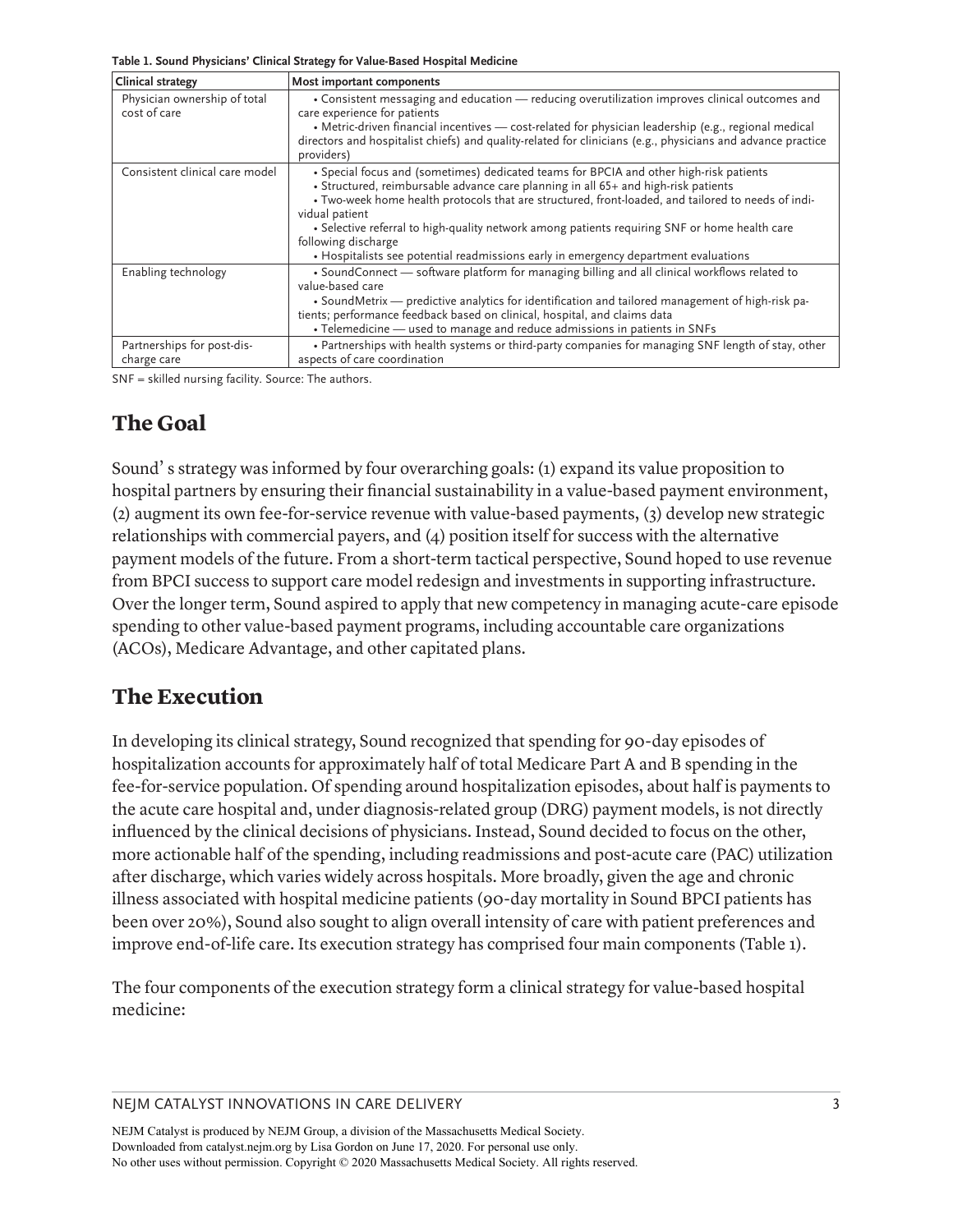## *Physician Ownership of Total Cost of Care*

Getting physicians to manage overutilization and costs as intently as they do quality is the cornerstone of Sound's strategy. Sound messages value-based care exclusively in patient-centered terms, sharing scientific evidence that patients have better clinical outcomes and care experience when physicians help them go home and avoid overly aggressive care not aligned with their preferences and values.<sup>1,2</sup> All physicians undergo onboarding and ongoing training sessions on clinical processes that help patients achieve those goals. Physician leaders (e.g., regional medical directors and chiefs) receive a management bonus tied to PAC utilization and readmission rates. Frontline clinicians (e.g., physicians and advance practice providers) receive a modest incentive for advance care planning services. To avoid the perception that Sound is rewarding them for withholding medically necessary care, clinicians are not directly compensated according to utilization metrics.

#### *Consistent Clinical Care Models*

While encouraging local innovation, Sound established a common set of clinical expectations for implementation at all hospital sites, based on published best practices and its own experience. Within 24 hours of patient admission, physicians specify the day of expected discharge and medical, physical, and social barriers to discharge home on all patients. Patients in specific risk programs (e.g., BPCI) and so-called focus patients — those at equipoise between going home and to a PAC facility — are managed by clinical performance nurses, who do not provide direct patient care but rather ensure physician involvement in transitional care activities.

 $\epsilon$ 

*The first, most common hurdle among hospital systems with earlier and larger commitments to population health is territorialism: a 'We got this' attitude."*

Physicians advise on home health care, which is generally structured as front-loaded, conditionspecific, 2-week protocols. Patients being discharged to a skilled nursing facility (SNF) receive information from their physicians about high-quality facilities, as defined by readmission, length of stay, and other criteria. Finally, Sound's hospitalists receive SoundConnect alerts about patients returning to the emergency department after discharge and evaluate them there for care options other than readmission. Traditionally, such admission decisions are left to emergency medicine physicians, who have less familiarity with recently hospitalized patients and less incentive to send them home. In Sound's experience to date, emergency medicine physicians have supported hospitalist involvement in these decisions, and readmissions have fallen as a result.

These clinical workflows are expected of all Sound physicians. At selected sites, however, patients in BPCIA and other risk programs are managed by dedicated teams composed of hospitalists with particular interest in spending more time with patients and their families on their goals of care and on decisions about care plans and destinations after hospital discharge.

NEJM CATALYST INNOVATIONS IN CARE DELIVERY 4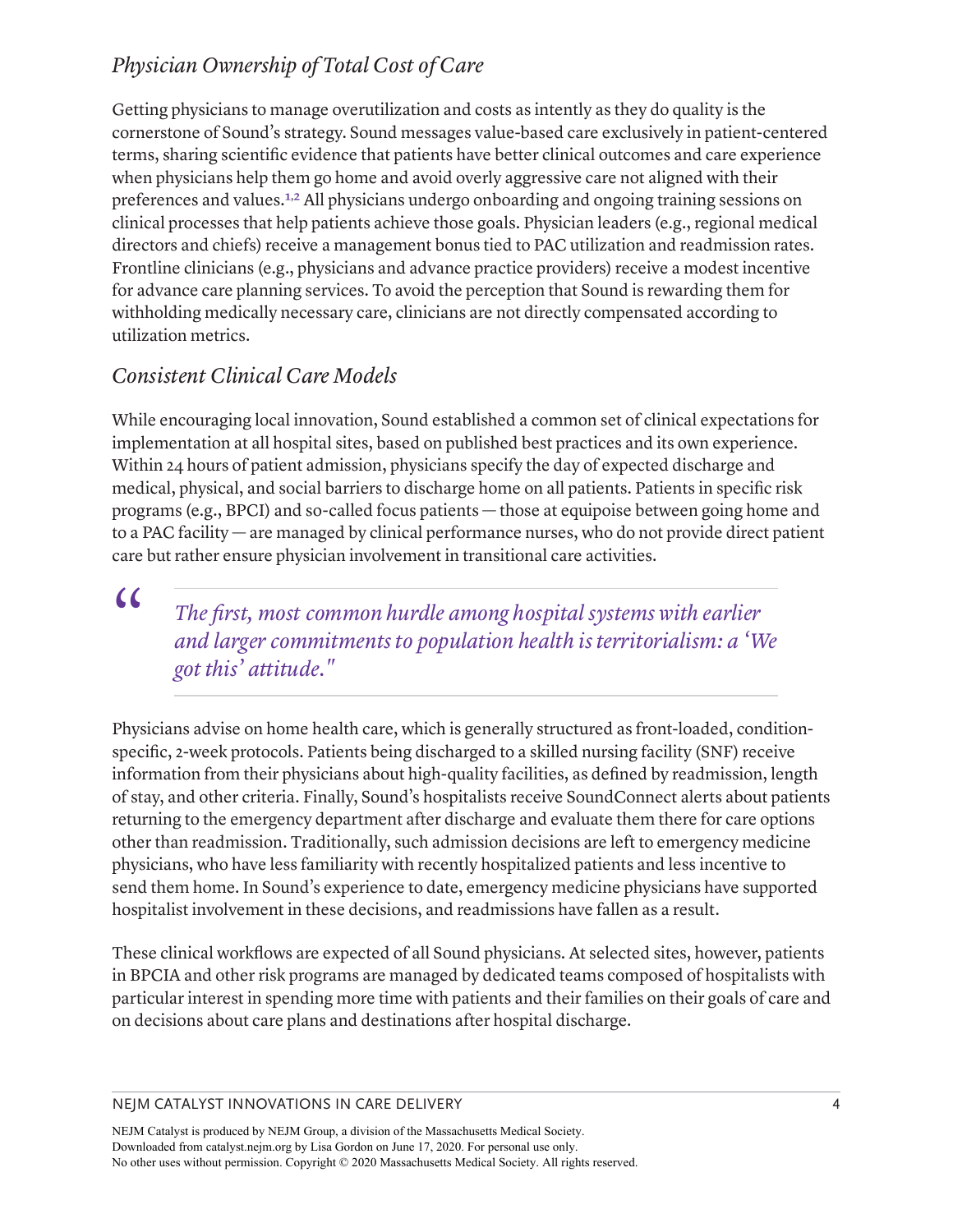### *Enabling Technologꢀ*

With its entrance into BPCI, Sound invested heavily in three core technology platforms to drive success with value-based care. First, it adapted its proprietary IT platform, originally designed for physician charge capture and census management, to enable value-based care workflows. Available as both desktop and mobile applications, SoundConnect flags BPCI and other risk program patients, provides clinical checklists based on patient diagnosis and risk, collects required quality indicator data, and identifies PAC facilities in Sound's high-quality network.

Second, Sound's analytic platform, SoundMetrix, incorporates administrative, clinical, and claims data and provides real-time, risk-adjusted, benchmarked performance feedback to both physician leaders and individual clinicians. In addition to ensuring accountability on key quality and cost metrics, SoundMetrix uses machine learning algorithms to identify patients at high risk for readmission and discharge to PAC facilities, who in turn receive additional attention from clinical performance nurses. Similar techniques are used to flag (with 80%–90% accuracy) BPCIA patients in real time, based on payer information, predicted DRG, admission status, and other variables.

Finally, Sound telemedicine, launched in 2019, has allowed hospitalists to extend their influence beyond hospital discharge and into SNFs. The service consists of video-enabled patient evaluations, staffed by a centrally coordinated physician pool. Requests for evaluations are triggered by bedside nurses; requests are managed and queued by acuity on a specialized IT platform. So far, readmissions in the SNF population has fallen from 23% to 15% in the first year of the SNF telemedicine pilot involving 12 sites. Plans for home-based telemedicine in high-risk patients are underway.

#### *Partnerships for Post-Discharge Care*

With the exception of telemedicine, Sound relies on partnerships for managing post-discharge care, focusing primarily on SNF length of stay. In addition to the population health teams of health system partners, Sound works with third-party companies specializing in PAC management, including Signify Health, Optum, and naviHealth.

## **The Hurdles**

Physician buy-in to Sound's value-based care strategy has not been universal. As advance care planning and transitional care is time-intensive, some physicians complain that they lack the time for "nonclinical" care or that such responsibilities are better left to others, such as hospital case management staff. Others, particularly those trained in the era before population health, take a more cynical view of value-based care, saying, "Sound is just trying to make money." In this regard, Sound probably misstepped early on by messaging the BPCI program in terms of utilization and cost management, rather than focusing on the benefits of value-based care for patients. National shortages of hospitalists limit how aggressively Sound can respond to resistant physicians.<sup>3</sup> Fortunately, as value-based reimbursement becomes more familiar, physician acceptance of valuebased care strategies seems to be growing over time, at least as reflected by clinical and utilization metrics.

#### NEJM CATALYST INNOVATIONS IN CARE DELIVERY **FOULD ASSESSED ASSESSED ASSESSED.** S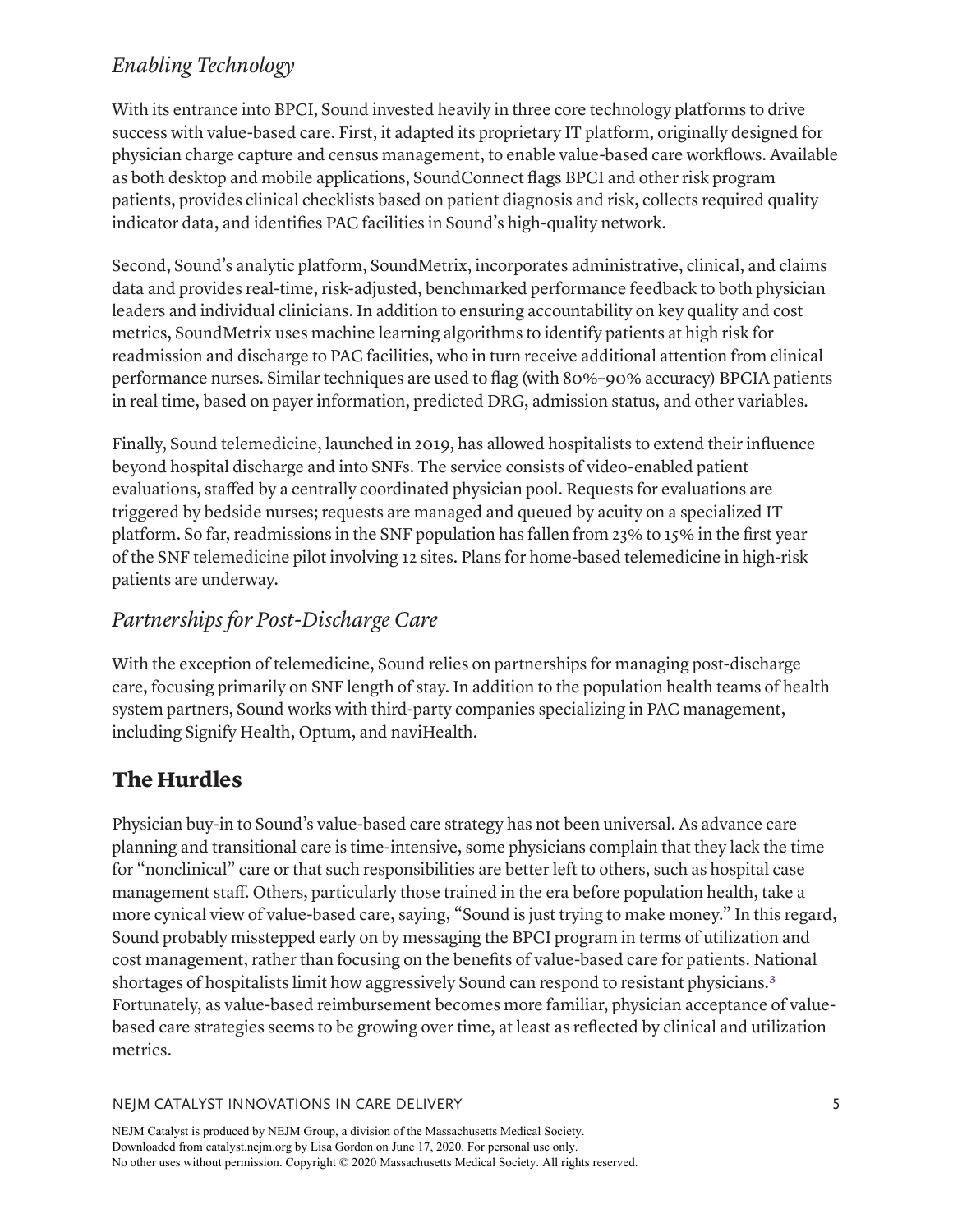Getting alignment with hospital partners generally has been an easier hurdle to overcome. Hospital systems occupy a continuum in terms of both preparedness and interest in population health and value-based payment models. With many of its partners, Sound has achieved high levels of clinical integration and financial alignment via gainsharing. Strong performance has tended to follow.

 $\alpha$ 

*Although reductions were spread across all types of services, indicating slight declines in overall care intensity, most of the savings rate improvement is attributable to decreases in the use of facilitybased [post-acute care]."*

In some instances, however, Sound has encountered barriers to hospital alignment. The first, most common hurdle among hospital systems with earlier and larger commitments to population health is territorialism: a "We got this" attitude. Such partners focus on the workflows of hospitalemployed case management and post-discharge care coordinators. They view physicians as less important to their success and have little interest in gainsharing with them. Second, some hospitals worry that focusing on value-based care will distract physicians from driving performance on traditional hospital metrics, like patient experience score (i.e., HCAHPS) and length of stay. They believe that sending patients to SNFs and inpatient rehabilitation facilities (IRFs) more frequently will reduce hospital length of stay (a view not supported by analysis of Sound's national data) and discount the salutary effects on patient experience of advance care planning and sending more patients home.<sup>4,5</sup> The third barrier is overt conflicts in financial interests. Simply put, hospitals with on-site inpatient rehabilitation units or joint ventures with SNFs and long-term acute care hospitals (LTACHs) do not want physicians working to reduce referrals to those facilities.

## **The Team**

Value-based care and risk programs are led at the highest level at Sound. Its president and chief clinical officer oversee clinical strategy and relationships with payers, health systems, and PAC partners. A central population health team, led by a president and a chief medical officer, is responsible for administrative operations, contracts, analytics, and clinical execution. Each of the five geographical regions that define Sound's organizational structure has a vice president and a medical director who are responsible for carrying out population health operations in the field. While the population health department provides subject-matter expertise and operational support, primary responsibility and accountability for clinical and financial performance for BPCIA and other value-based payment programs rests with physician leaders in the field, including regional medical directors and hospitalist chiefs.

### **Metrics**

Sound' s impact on total cost of care for episodes of hospitalization is reflected in the BPCI gross savings rate, which represents the relative difference between CMS-established target prices (based on historical spending) and actual spending during the 90-day episode of care. (BPCI and BPCIA

NEJM CATALYST INNOVATIONS IN CARE DELIVERY 6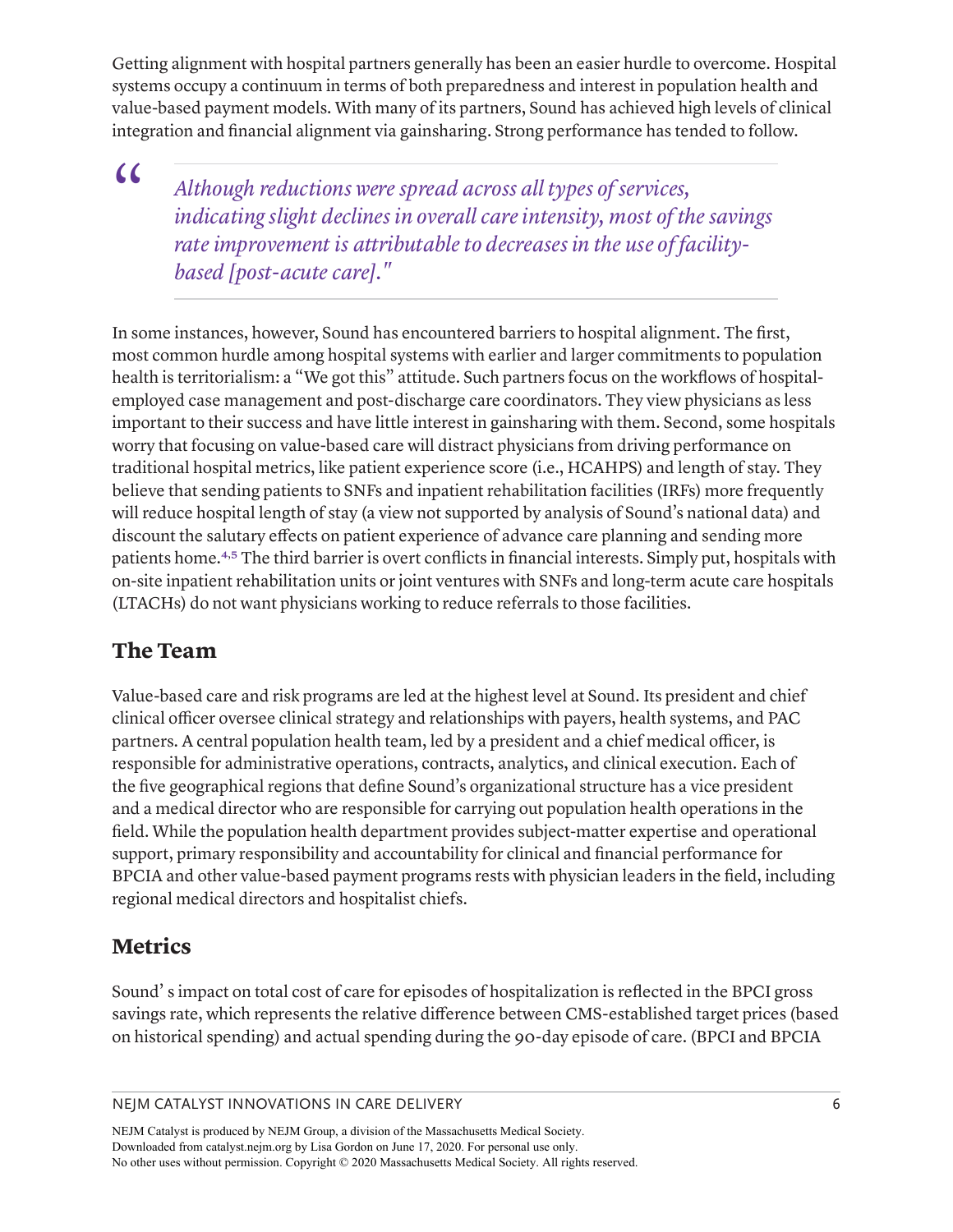revenue is based on the net savings rate: gross savings rate minus the 2% or 3% CMS discount, respectively.)

As seen in Figure 1, Sound's gross savings rate with BPCI improved slowly over time, from approximately 2% in 2015 (its first year of participation) to almost 10% by the end of the original program in 2018. Some of that savings rate is no doubt attributable to bundle optimization, as CMS permitted participants to add well-performing bundles and drop poorly performing ones in the early years of BPCI. (It no longer does.) But based on Sound's internal analysis, more than half of the net savings rate improvement reflects reductions in actual spending with gradual learning and incremental refinements to Sound's clinical care model. Although reductions were spread across all types of services, indicating slight declines in overall care intensity, most of the savings rate improvement is attributable to decreases in the use of facility-based PAC.

FIGURE 1

### Bundled Payment for Care Improvement (BPCI) Results Over Time



Gross savings rate is the relative difference between CMS target price and actual spend for 90-day episodes of care

Source: The authors NEJM Catalyst (catalyst.nejm.org) © Massachusetts Medical Society

Adjusted for clinical bundle mix, the proportion of BPCI patients spending time in SNFs fell substantially over this time period, from approximately 30% to 25% (Table 2). Use of LTACHs fell from 1.8% to 1.1% and SNF length of stay declined by 1.3 days per stay. Conversely, the use of inpatient rehabilitation facilities remained relatively flat over the 4-year span, perhaps indicative of the large number of Sound hospitals with hospital-owned IRFs, which are particularly common in the southern United States. Sound also struggled to reduce 90-day readmission rates during this time period, which may reflect trends toward increasing acuity of inpatients nationwide. (Sound's

#### NEJM CATALYST INNOVATIONS IN CARE DELIVERY **THE SET OF STATE ASSESSMENT REPARTMENT** T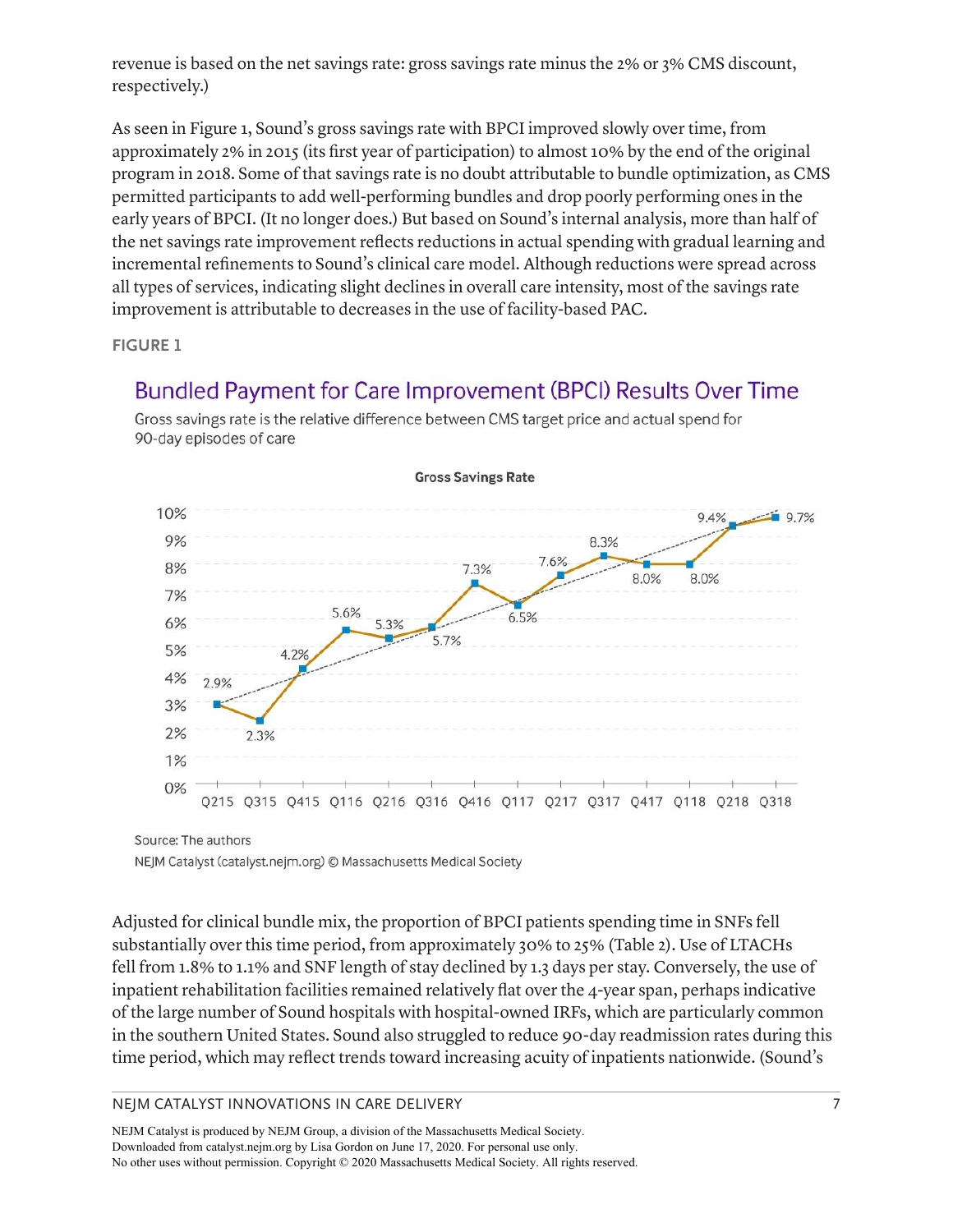Table 2. Readmissions and PAC Utilization in Sound BPCI Population, Adjusting for Clinical Bundle Mix, Based on Reconciled Medicare Claims

|                                | 2016   | 2017   | 2018   | 2019*  | Difference, 2019 vs. 2016 |
|--------------------------------|--------|--------|--------|--------|---------------------------|
| Episodes**                     | 50.669 | 58.574 | 56,019 | 13.147 |                           |
| SNFs (% patients to SNF upon   |        |        |        |        | Down 4.6 percentage       |
| discharge)                     | 30.0%  | 28.5%  | 26.5%  | 25.4%  | points                    |
| IRFs (% patients to IRF upon   |        |        |        |        | Up 0.3 percentage         |
| discharge)                     | 5.3%   | 5.6%   | 5.5%   | 5.6%   | points                    |
| LTACHs (% patients to LTACH    |        |        |        |        | Down 0.7 percentage       |
| upon discharge)                | 1.8%   | 1.7%   | 1.3%   | 1.1%   | points                    |
| Readmissions (% patients read- |        |        |        |        | Down 0.4 percentage       |
| mitted from all discharges)    | 29.0%  | 29.1%  | 26.5%  | 28.6%  | points                    |
| Length of stays in SNF (mean   |        |        |        |        |                           |
| days)                          | 28.2   | 27.2   | 25.4   | 26.9   | Down 1.4 days             |
|                                |        |        |        |        | Up 18.1 percentage        |
| Advance care planning****      | 1.5%   | 8.6%   | 14.1%  | 19.6%  | points                    |

Notes: \*Reflects data from Q1 2019, only. \*\*Analysis to hospitals continuously enrolled in BPCI. \*\*\*Defined by physician evaluation and management claims. SNF = skilled nursing facility, IRF = inpatient rehabilitation facility, LTACH = long-term acute care hospital. Source: The authors.

overall case mix index has been increasing approximately 1% annually.) Finally, the use of advance care planning services (defined by physician evaluation and management claims) increased substantially, from less than 2% of patients in 2016 to almost 20% in 2019.

#### **Return on Investment**

Sound Physicians' bet in value-based hospital medicine has been extremely expensive incremental costs related to value-based care at Sound are at least \$25 million annually. That total comprises incremental costs related to Sound's clinical workflow technology platform (\$3 million), analytics (\$2 million), population health department leaders and subject-matter experts (\$5 million), clinical performance nurses dedicated to managing risk-based patients (\$10 million), and financial incentive payments (\$5 million). These estimates do not include non- or poorly reimbursed physician time related to advance care planning, care coordination, and transitional care. Because Sound currently manages approximately 100,000 hospitalization episodes under risk arrangements each year, its overall investment in value-based care equates to approximately \$250 per patient.

 $\alpha$ 

*Whether episode- or population-based, most new payment models are essentially pay-for-improvement programs that have health systems and physician groups competing against themselves."*

Nonetheless, Sound's investment in value-based hospital medicine has slowly paid off. Its net revenue from the first 4 years of the BPCI cannot be inferred directly from the gross savings rate trends depicted in Figure 1 as it does not account for CMS' discount (2% now 3%) and gainsharing with both hospital and PAC partners. Overall, however, BPCI was revenue-negative for Sound in 2015 and 2016, but profitable thereafter. Beyond the economics associated with BPCI and BPCIA, the core competency and track record in value-based care acquired via those programs has

#### NEJM CATALYST INNOVATIONS IN CARE DELIVERY **8** 8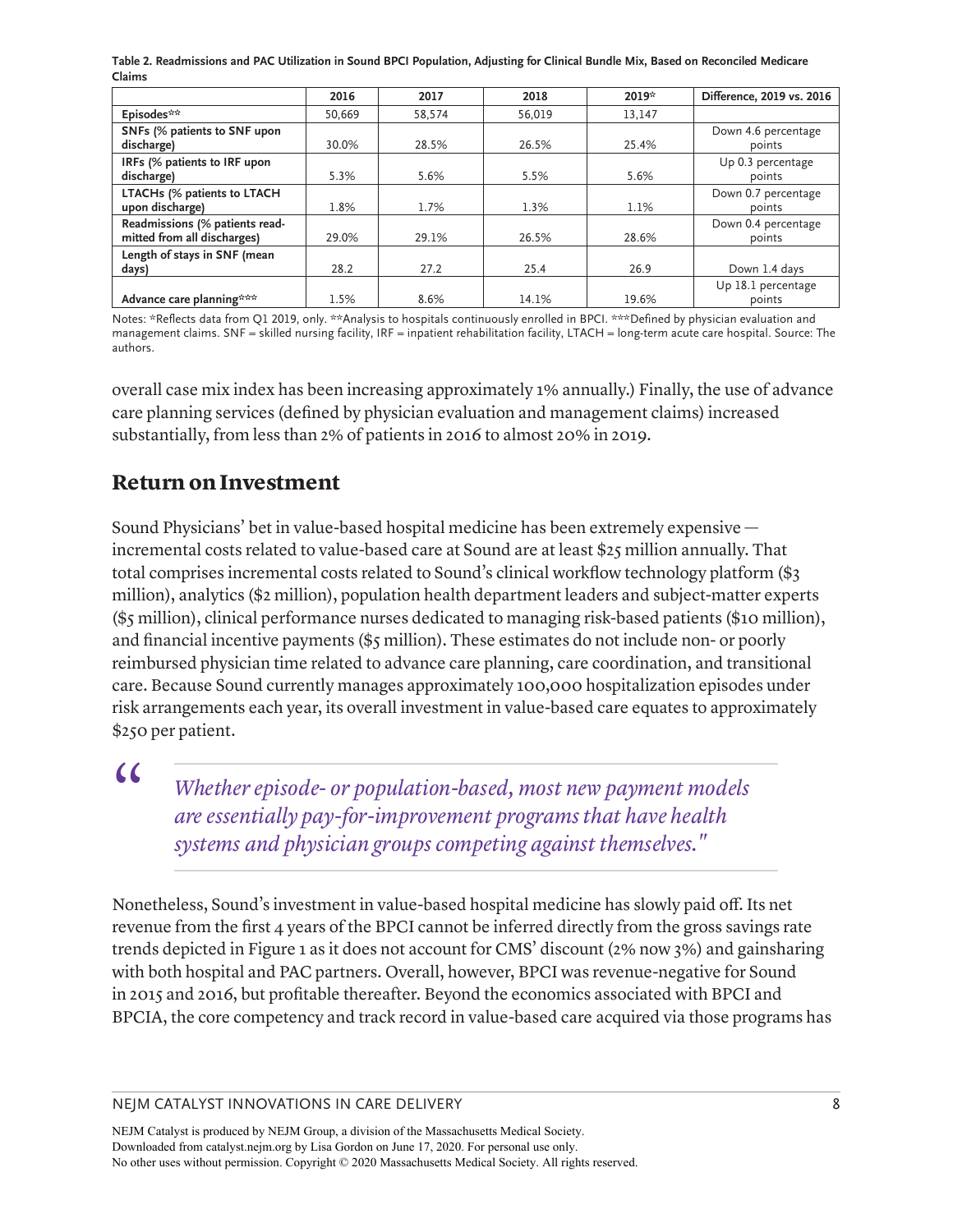greatly facilitated Sound's recent expansion into health system ACOs and Medicare Advantage partnerships with payers.

Nonetheless, diminishing returns under current value-based payment models may limit additional investments. Whether episode- or population-based, most new payment models are essentially pay-for-improvement programs that have health systems and physician groups competing against themselves. Success in 1 year implies a higher bar the next, as Sound has appreciated with less favorable target pricing under BPCIA. Although they leverage Sound's previous investments and fixed costs, Sound's ACO and payer partnerships are similarly associated with modest margins.

# **A Look Ahead**

Like all serious participants in value-based payment models, Sound succeeds by reducing someone else's revenue. Primary care physicians succeed under ACOs by reducing admissions and thus hospitals' fee-for-service revenue. Sound and its hospital partners succeed under BPCI by reducing post-discharge utilization and thus the revenue of SNFs and other PAC providers. The net result is winners and losers and clinical care models focusing on a narrow set of spending levers. Effecting more holistic value-based care will require alternative payment programs that reward all parties for success in reducing total costs of care.

Sound also recognizes that voluntary, value-based payment programs, including BPCIA and ACOs, may eventually give way to nonvoluntary models tying reimbursement to total cost-of-care metrics. The net impact of that transition on Sound's economics will of course depend on how those future programs are constructed. Either way, Sound believes its early investment in value-based care will position it to compete effectively in the future marketplace for hospital-based medical services.

#### **John D. Birkmeyer, MD**

Chief Clinical Officer, Sound Physicians Adjunct Professor, The Dartmouth Institute for Health Policy and Clinical Practice

#### **Robert M. Bessler, MD**

Chief Executive Officer and Founder, Sound Physicians

*Disclosures: John Birkmeyer and Robert Bessler have nothing to disclose.*

### **References**

- 1. Fisher ES, Wennberg DE, Stukel TA, Gottlieb DJ, Lucas FL, Pinder EL. The implications of regional variations in Medicare spending. Part 1: the content, quality, and accessibility of care. Ann Intern Med. 2003;138(6):273-87
- 2. Fisher ES, Wennberg DE, Stukel TA, Gottlieb DJ, Lucas FL, Pinder EL. The implications of regional variations in Medicare spending. Part 2: health outcomes and satisfaction with care. Ann Intern Med. 2003;138(6):288-98

#### NEJM CATALYST INNOVATIONS IN CARE DELIVERY 9